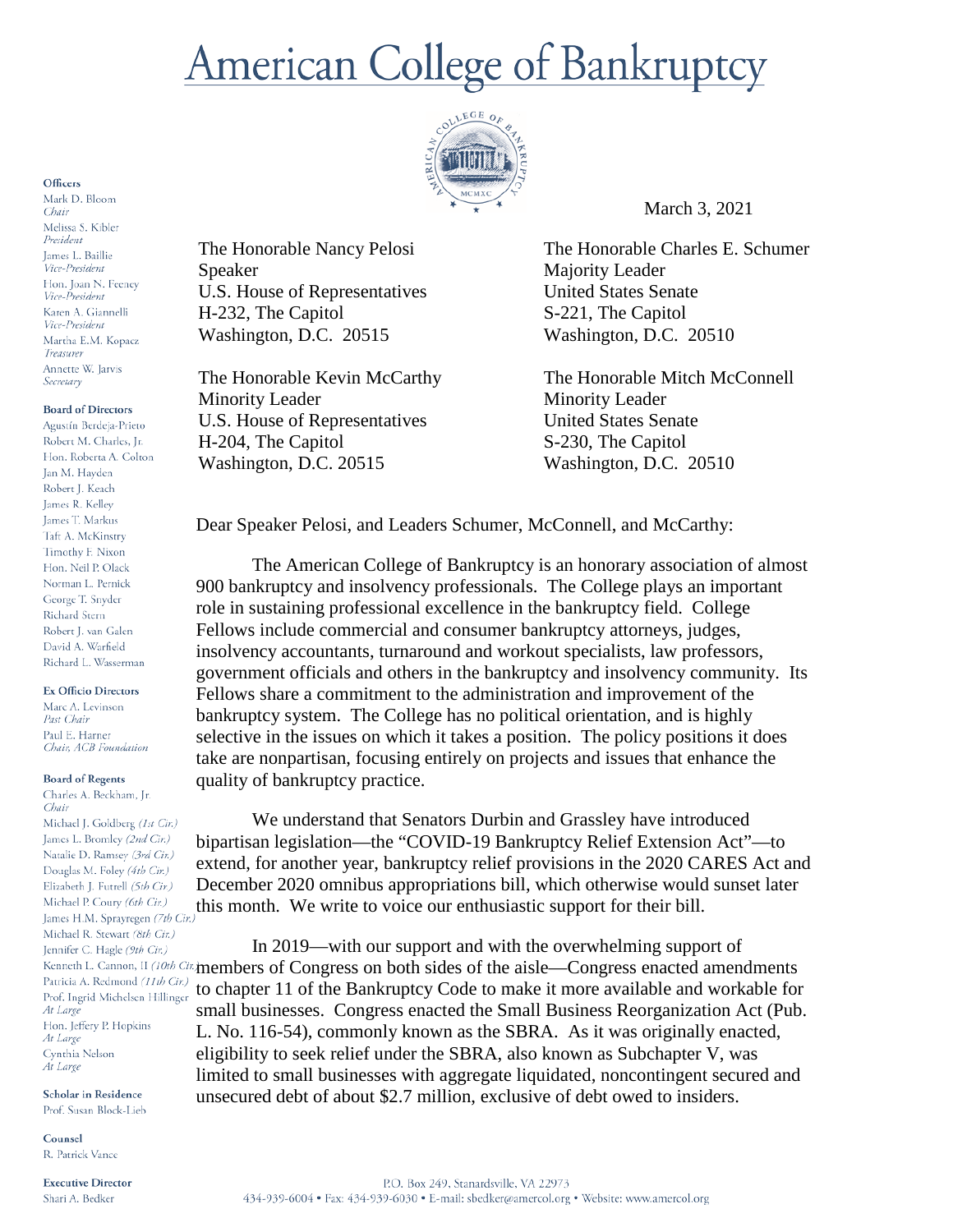But the SBRA's original effective date coincided with the onset of the COVID-19 pandemic, and the looming impact of that pandemic on the economy, and particularly on small businesses. In response, Congress passed an amendment to the SBRA, as part of the Coronavirus Aid, Relief and Economic Security Act (the CARES Act), raising the debt limit to \$7.5 million (with the same exclusions), making Subchapter V bankruptcy relief available to a dramatically larger number of deserving small businesses. But the greater debt limit had a sunset date in one year, and that sunset will occur later this month unless extended.

As you are well aware, the COVID-19 crisis has brought extraordinary hardship to countless businesses. But resort to bankruptcy—with the breathing spell it can provide—provides a critical means to keep small businesses alive, and to keep their workers employed. And for the small businesses eligible to invoke it, the SBRA has turned out to be a highly useful tool for doing so.

As recently noted in an article by the director of the Executive Office for U.S. Trustees, citing data collected for the American Bankruptcy Institute, "by all current measures, the SBRA is working as Congress intended." The article notes that the percentage of cases with confirmed plans under the SBRA is six times higher than the percentage of cases with confirmed plans that did not proceed under Subchapter V; that early indications are that subchapter V cases are confirming more quickly than cases under the prior procedure; and that the majority of those confirmed plans were consensual, signaling that the SBRA is successful in driving consensus and cooperation, as intended.

And as beneficial as the SBRA is in normal times, it is even more important in the nation's efforts to address the hardships resulting from the present COVID-19 crisis. As Senators Grassley and Durbin properly noted, extending these temporary bankruptcy provisions until March 2022 will provide critical relief to families and small business facing hardships due to the ongoing COVID-19 pandemic. The legislation to be extended also includes a considerable number of other salutary provisions, whose continuation we likewise support.

Avoiding the sunset of the existing legislation would serve the interests of debtors, creditors, and the American public at large. And it would significantly benefit the American bankruptcy system. We wholeheartedly support this important legislation.

We note that the views expressed in this statement are those of the American College of Bankruptcy, on whose behalf this statement is issued, and do not necessarily reflect the personal views, if any, of any judge or other Fellow of